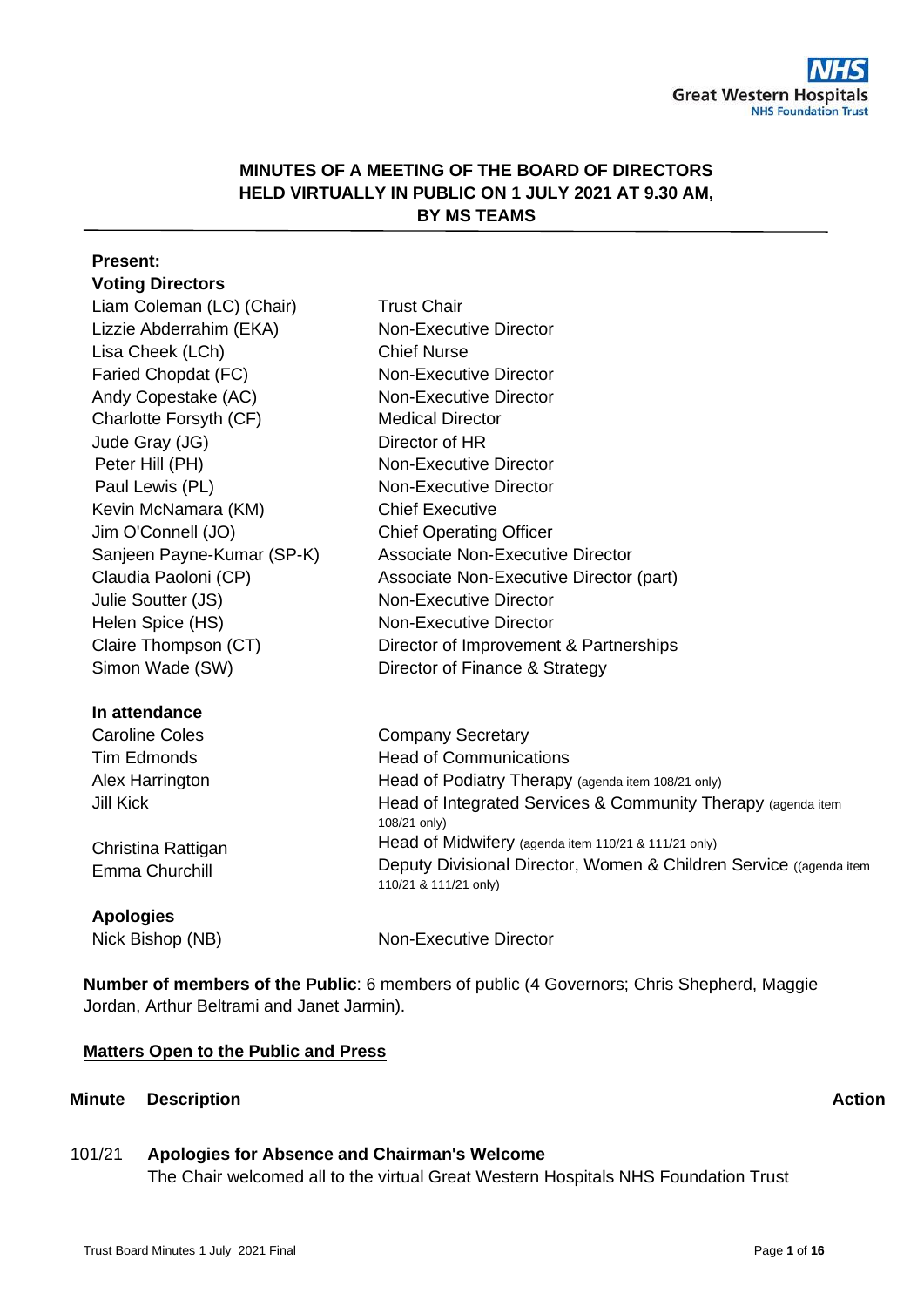Board meeting held in public.

Apologies were received as above.

### 102/21 **Declarations of Interest** There were no declarations of interest.

#### 103/21 **Minutes**

The minutes of the meeting of the Board held on 2 June 2021 were adopted and signed as a correct record with the following amendments:-

80/21 / IPR / Our Care / Maternity & Neonatal Safety : Change the word '*investment'* to '*incentive'* in the 2nd paragraph 1st line.

80/21 / IPR / Our Care / Mortality *:* Change *'next month'* to *'October 2021'* in last paragraph last line.

80/21 / IPR / Our People : Change the word '*headcount'* to *'temporary workforce'* in the 1<sup>st</sup> bullet point 1<sup>st</sup> line.

80/21 / IPR / Our People : Change '*Tracey'* to '*Felicity'* in last paragraph 3rd line.

#### 104/21 **Outstanding actions of the Board (public)**

The Board received and considered the outstanding action list and noted that:-

80/21 / IPR / Our Care - The report around recognition of dying patients was due in October 2021 not July 2021 to Quality & Governance Committee.

The Board **noted** the questions

#### 105/21 **Questions from the public to the Board relating to the work of the Trust**

There were two questions from the public to the Board which were on staffing in the Swindon Intermediate Care Centre (SwICC) and Waiting Lists.

# 106/21 **Chair's Report, Feedback from the Council of Governors**

The Board received a verbal update which included:-

• The Trust had hoped to move to hybrid meetings for this month's Board meeting, however due to the continued covid restrictions in place this had not been possible The revised anticipated date to move to hybrid meetings was September 2021, however once again this would be dependent on government advice. Further details would be found on the Trust's website. The Chair noted that various options for locations had been put forward by a number of parties however the suitability of any venue would have to meet a variety of criteria.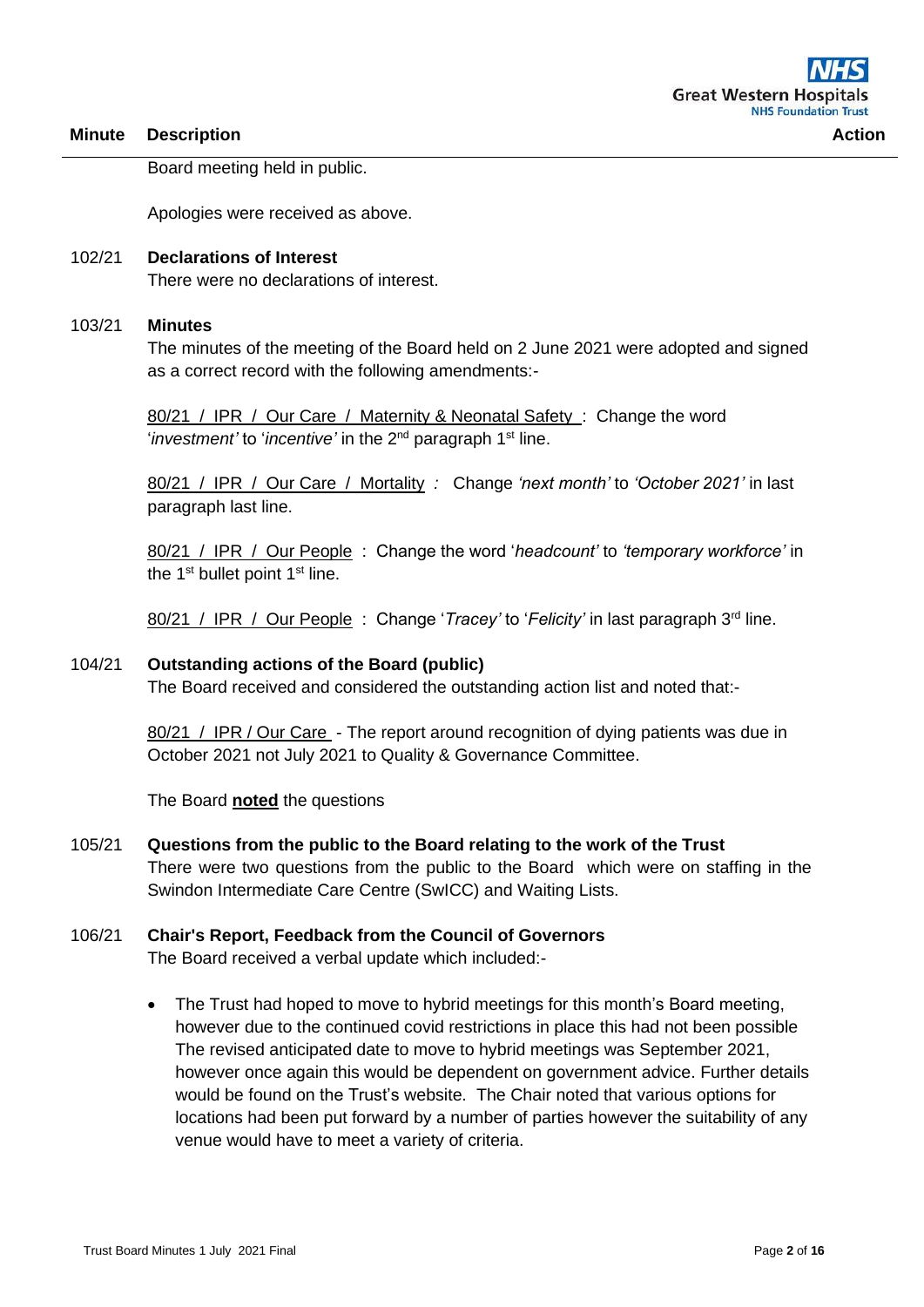- A Joint Board and Council of Governors meeting was held on 14 June 2021 and the governors were given updates on the Integrated Care System (ICS), site developments and organisational restructure.
- The governors held a virtual visit with the ICU team on 16 June 2021.

The Board **noted** the report.

# 107/21 **Chief Executive's Report**

The Board received and considered the Chief Executive's Report and the following was highlighted:-

Covid Position - There had been a slight rise in the number of patients with confirmed Covid within the hospital over the last few weeks, although numbers remained low in comparison to the first and second waves. In addition to Covid, the Trust were also planning for a potential increase in cases of paediatric respiratory syncytial virus (RSV) due to Covid as there had been almost two seasons of children who may have no immunity due to decreased social interaction.

Andy Copestake, Non-Executive Director asked what the profile of the covid patients were and whether there was any pressure on ICU. Charlotte Forsyth, Medical Director replied that the patients were younger in age, not vaccinated and not requiring intensive care. However in relation to intensive care this was not the case with the Trust's two neighbouring hospitals and there was a concern that this could change.

Liam Coleman, Chair asked about the plans for a booster vaccination. Charlotte Forsyth, Medical Director replied that no information had been received as such however it was anticipated that this would be business as normal and driven by the primary care networks as per the flu vaccination. Kevin McNamara, Chief Executive added that this would result in the Trust scaling down its vaccine response at the end of September 2021 and focus on staff support in this area.

Vaccination Programme - The vaccination programme had hit a significant milestone with 1m vaccines administered.

CQC - The CQC had published its new strategy, which places a real focus on relationship-building and indicates a move away from scheduled inspections to a more flexible and targeted approach.

Julie Soutter, Non-Executive Director asked if the Key Lines of Enquiries (KLOEs) would change as these were linked to a variety of documents within the Trust. Lisa Cheek, Chief Nurse replied that the framework that underpinned the strategy had not changed at the moment.

Integrated Care System (ICS) Development - A 2-day workshop had been attended by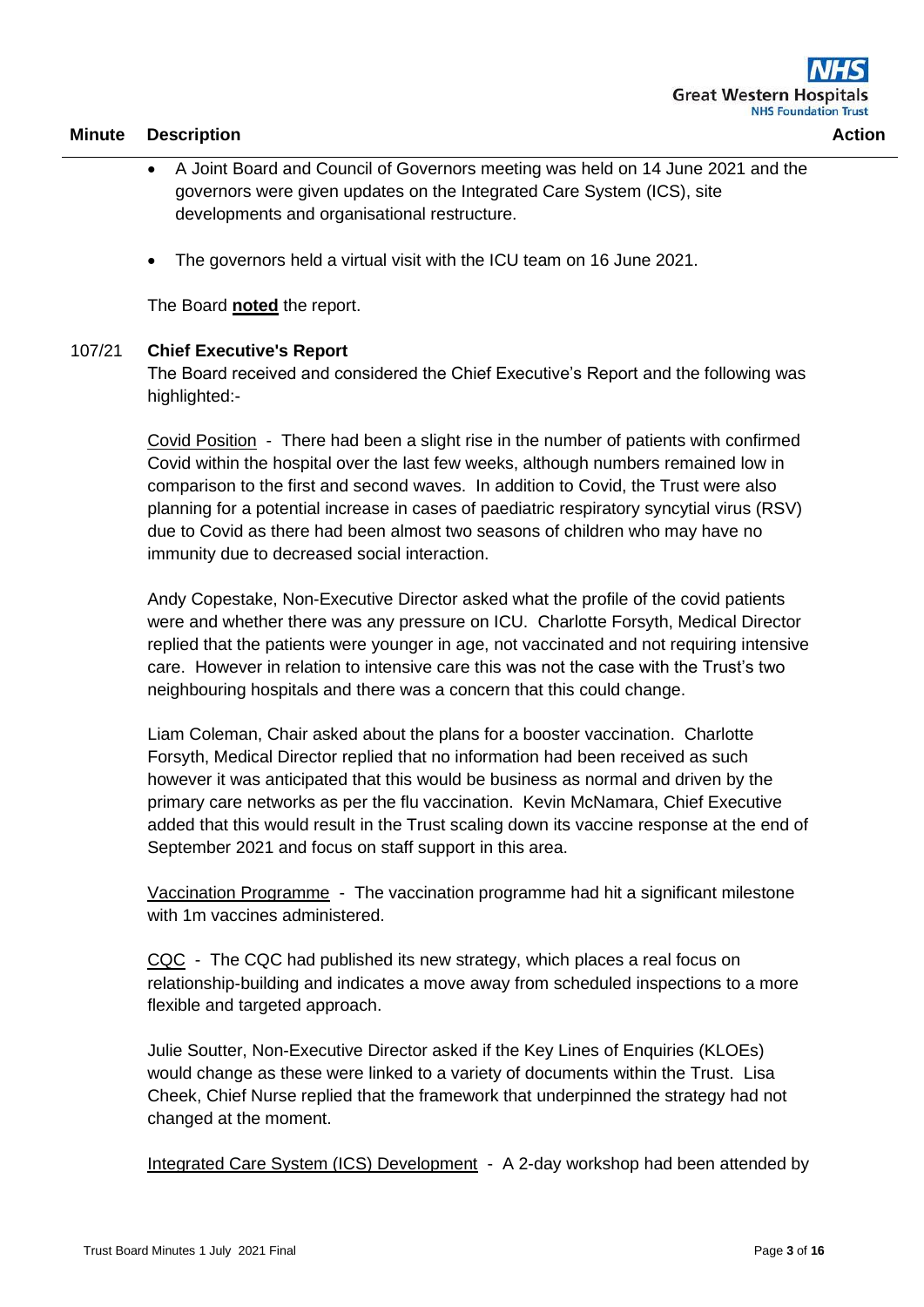various Executive Directors to develop the Swindon Place-Based element of the ICS which would underpin the Memorandum of Understanding (MOU) to be signed by the end of the summer.

The Board **noted** the report**.**

### 108/21 **Patient Story**

*Jill Kick, Head of Integrated Services & Community Therapy and Alex Harrington, Head of Podiatry joined the meeting for this item.*

The Board received a patient story which highlighted how integrated care supported a vulnerable patient in managing appointments. This story was a good example of a different way of approach in delivering patient care whilst utilising established pathways. As a result of the new approach the podiatry and dental treatments were completed in one session for this patient.

Lizzie Abderrahim, Non-Executive Director asked what would have happened to the patient if this different approach had not been undertaken. The response was that the patient would have been referred for further intervention and added to a waiting list.

Liam Coleman, Chair recognised that the benefit of hearing patient's stories was so the organisation could learn from their experiences to continually improve the services the Trust provided and asked if there was anything that the Trust could do to make integration more effective. The response was for all services to focus on patient pathways and for all staff to understand their roles and responsibilities within those pathways. There were many examples of services that were working in this way however further work was required in this area.

Liam Coleman, Chair thanked Jill and Alex for sharing their story and recognised the importance of integration to the organisation as the Trust was not just an acute hospital but also had community and primary care services and therefore had to learn how to truly integrate.

The Board **noted** the patient story.

*Claudia Paoloni joined the meeting.*

# 109/21 **Integrated Performance Report**

The Board received and considered the Integrated Performance Report (IPR) which provided commentary and progress on activity associated with key safety and quality indicators in April / May 2021.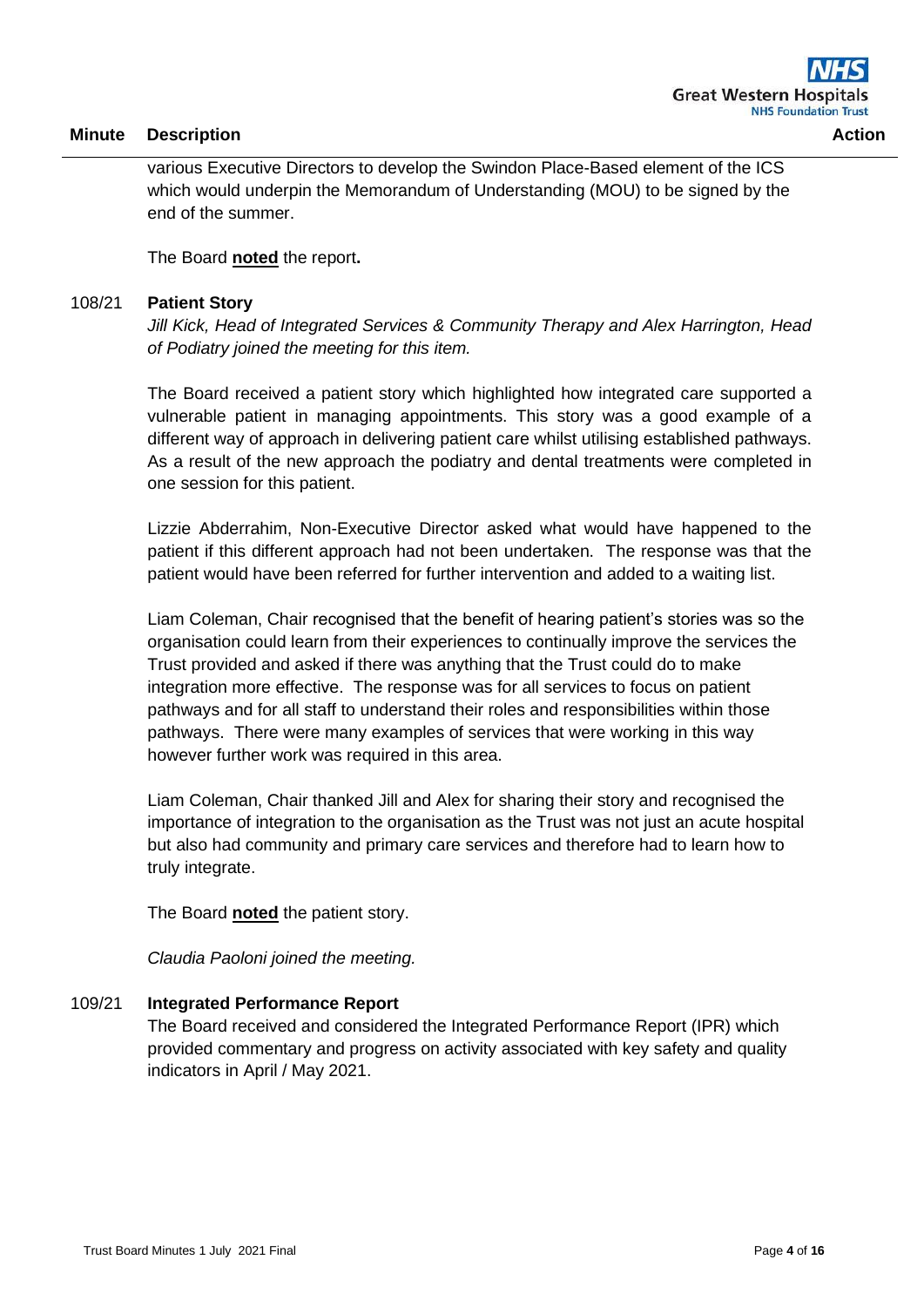# **Part 1 : Our Performance**

### **Performance, People and Place Committee Chair Overview**

The Board received an overview of the detailed discussions held at the Performance, People and Place Committee (PPPC) around the IPR at its meeting on 23 June 2021 and highlighted the following:-

Cancer - The Committee were assured that based on the current trajectory and management plan improvements would be seen in the Breast Service by August 2021. Short term access issues had been experienced in G.I. due to 2 doctors who were required to quarantine on their return from India.

Emergency Department - Good leadership and lessons learnt within the department. Demand for the service continued to increase with significant numbers trying to access the service. This mirrored the national situation.

Referral to Treatment Time (RTT) - Solid progress had been made with a very challenging target. The Committee were particularly heartened to see the reduction in the over 52 week waiters.

Diagnostics - Steady progress made with challenges on the way.

Stroke - There had been an unexpected dropped in the SNNAP score to a C partly as a result of the breaches getting onto the Stroke Unit. The Committee would scrutinise this in a deep dive that was on the agenda for the July 2021 meeting.

Workforce - The Committee felt that the current position was incredibly positive and the quality of reporting from the Workforce team gave a significant amount of assurance. Whilst appreciating the substantial progress that had been made it was acknowledged by the team that there was still room for improvement. The on-going issues were being addressed and the Committee were comfortable with the work undertaken to monitor and improve them.

Staff Engagement - The Committee had seen significant effort by the Leadership team to promote staff engagement over recent months. Several indicators (including Public View) suggested this was having a positive effect.

Safer Staffing - The Committee received the review on safer staffing which demonstrated good control systems on a daily basis, coupled with good recruitment overall, although the national position with regards to Midwife and Community Nursing recruitment were challenging.

The Board received and considered the Operational Performance element of the report with the following highlighted:-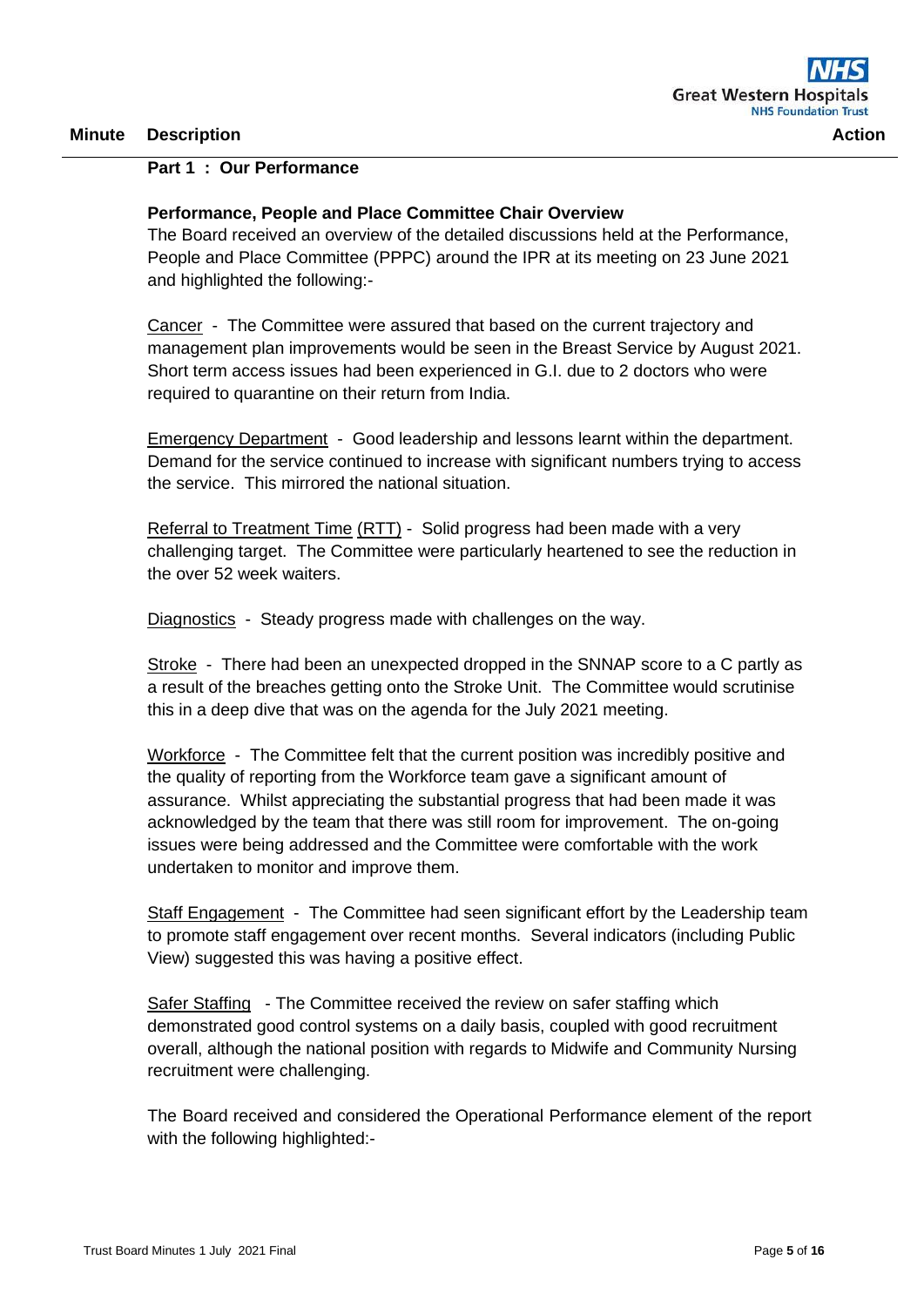Emergency Department (ED) : The 4 Hour Emergency Care Standard deteriorated from 82.59% to 80.63% in May 2021. ED attendances had increased by 12% and emergency admissions had increased by 6%. Covid admissions to the Trust continued to reduce form the peak of 163 in January 2021.

Referral to Treatment Time (RTT) - Overall the Trust's RTT Incomplete Performance for May 2021 was 68.02% which was an improvement of 1.64% in month.

Cancer - 62 Day Cancer performance in April 2021 was 86.6% against a national and local target of 85%.

Stroke - Stroke performance unexpectedly reduced to a Level C for Quarter 4 (67.5%). This was not in line with the Bournemouth prediction tool for the first time. Recovery actions had been put in place.

Diagnostics - Diagnostic Wait (DMO1) Performance in April 2021 was 76.2% a decrease from 81.57% in March 2021 driven primarily by increases in Ultrasound breaches (+391) due to the CT van moving to another area. Actions were in place to address this issue.

Liam Coleman, Chair asked about the progress on waiting times particularly in the context of the continued pressures of covid together with the increased demand on both diagnostics and emergency care. Jim O'Connell, Chief Operating Officer replied there was a lot of focus both locally and nationally on how to improve these issues for our patients. With regards to diagnostics new national guidance had been published outlining new ways of working with one of the key recommendations being Community Diagnostic Hubs. In terms of emergency care new national standards were being introduced with the focus on ambulance handover delays and a move to booked appointments. Kevin McNamara, Chief Executive added that the NHS Oversight System Metrics for 2021/22 had been published and the link was distributed to Board members in the meeting for information.

There followed a discussion on the difficulties on managing A&E demand in particular when sometimes there was a disconnect between national guidance and media messages.

# **Part 2 : Our Care**

# **Quality & Governance Committee Chair Overview**

The Board received an overview of the detailed discussions held at the Quality & Governance Committee around the quality element of the IPR at the meeting held on 17 June 2021 and the following highlighted:-

Integrated Performance Report - The overall assurance ratings were green. This did not mean there were no issues, for incidence pressure ulcers, however there were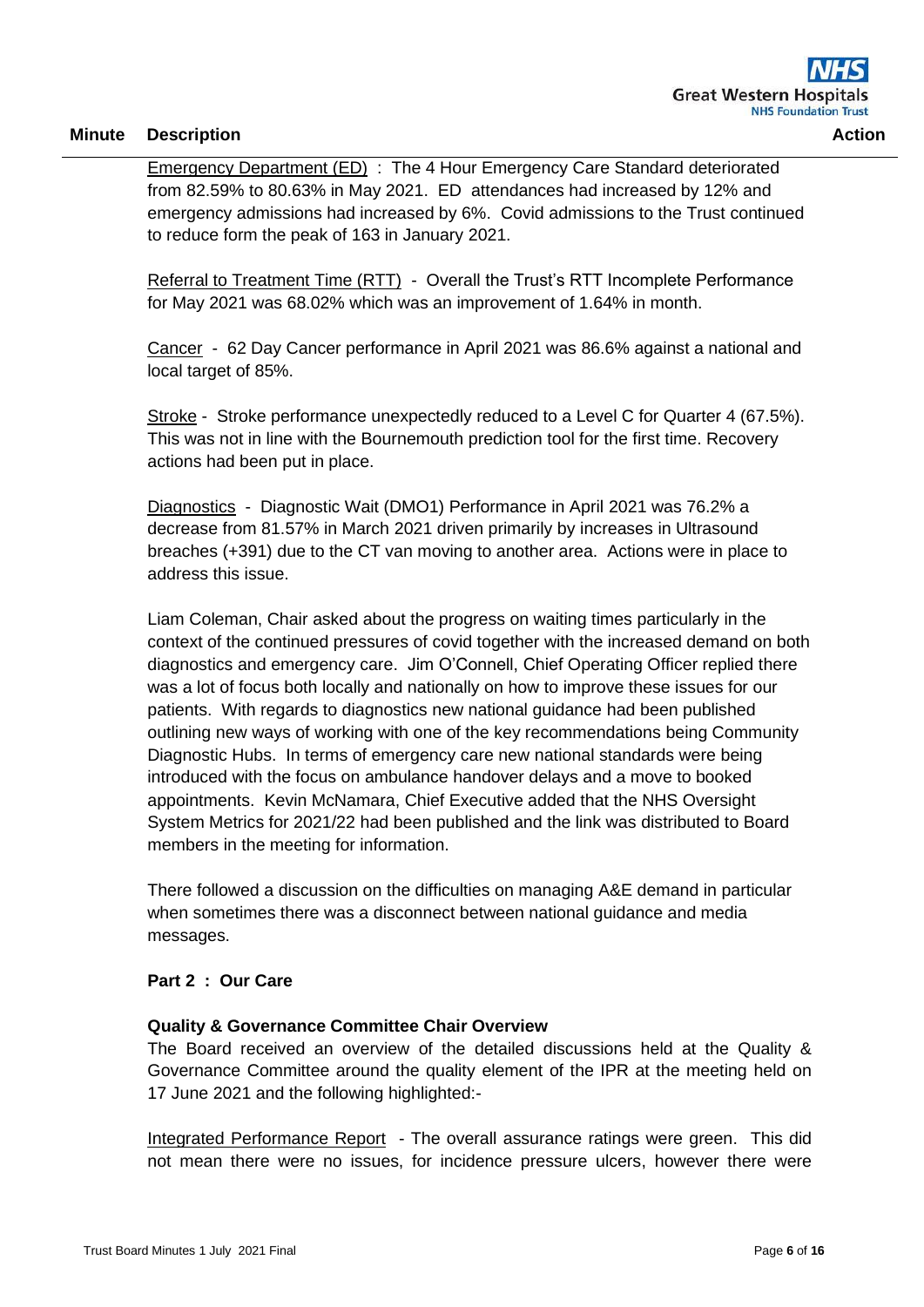robust actions plans in place to address these matters.

Mortality - Mortality had been scrutinised frequently and the Committee were assured of its performance especially with the development of the Medical Examiners service. Charlotte Forsyth, Medical Director added that Mortality performance had been on the watch list for a while with lots of work on different aspects undertaken which had not identified anything of concern causing the slight increase in SHMI, albeit it had continued to be under the expected range. However, the Trust had a much better oversight with focus on improved learning especially with the appointment of the new Medical Examiners.

Getting It Right First Time (GIRFT) - Many outstanding actions had been safely closed on the basis that they were out of date or evidence had changed, however the Committee noted that there was still some work to be done to achieve full GIRFT Compliance.

The Board received and considered the Quality element of the report with the following highlighted:-

Medicine Safety - An additional slide on Medicine Safety had been introduced due to a theme coming out of incident reporting. There were 2 key areas of focus; administration in ED and allergies and documentation. Focussed improvement work was underway in both areas. It was noted that the numbers of unintended omitted medicines remained consistently low and well below national levels.

Pressure Ulcers - The number of pressure ulcers continued to be high even though good action plans were in place. External scrutiny from NHSI had given assurance that the Trust were taking the right actions and perseverance and close monitoring were key.

Patient Experience - Owing to changes in process the number of concerns had increased but the number of complaints had reduced. The new approach was to ask people how they wished their issue to be addressed. Concerns tended to be resolved much quicker bringing earlier resolution. It was noted that although the top theme in complaints and concerns was staff behaviour and attitude the Chief Nurse put this in to context in that the Trust received over 1,000 positive comments on staff attitude.

Paul Lewis, Non-Executive Director praised the positive changes around recording and evaluation of complaints and concerns however asked for assurance that both categories captured the learning. Lisa Cheek, Chief Nurse replied that all complaints and concerns were treated seriously and the level of investigation was exactly the same with all learning captured.

Paul Lewis, Non-Executive Director asked if the Trust was still on track to roll out the Friends and Family Tests (F&FT) electronic messaging in Maternity in July 2021. Lisa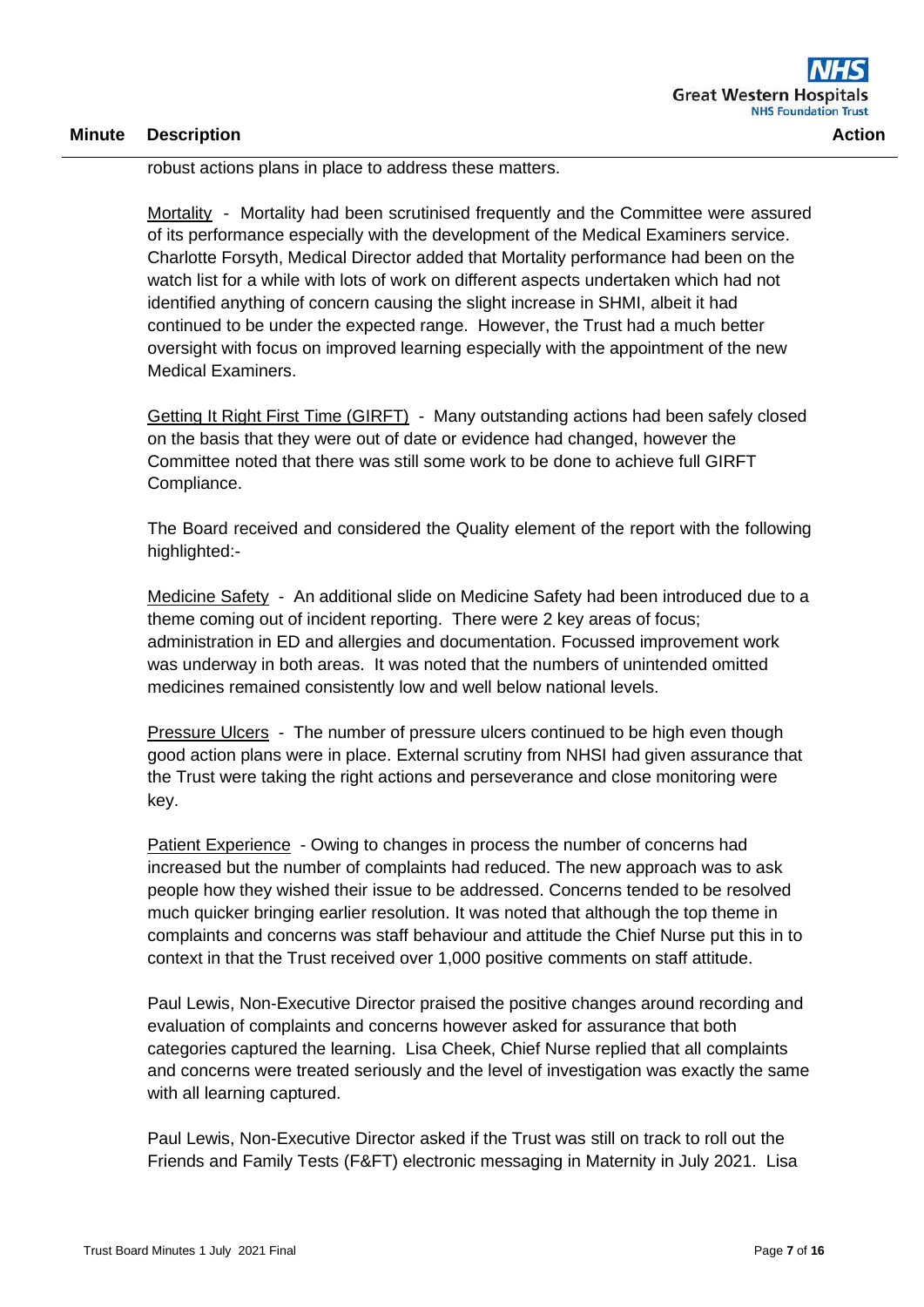Cheek, Chief Nurse responded that this had been delayed and was currently establishing the reason why. In the meantime the PALS team had been asked to explore other options to collect feedback with oversight through Quality & Governance Committee.

Helen Spice, Non-Executive Director asked for clarification about the roll out of the electronic F&FT in Outpatients which was to be completed once financial sign off agreed. Lisa Cheek, Chief Nurse replied that in the original paper roll out for texting was for In-patients and ED departments only and Maternity and Outpatients were not included. However since then the Trust had been able to negotiate a reasonable price for Maternity. There were still costs implications for Outpatients however work was underway to determine whether this was still the best solution for the department.

Helen Spice, Non-Executive Director asked when a concern was raised was feedback given to the person. Lisa Cheek, Chief Nurse responded that feedback was given to confirm that the concern had been rectified and the learning from them.

# **Part 3 : Our People**

The Board received and considered the workforce performance element of the report with the following highlighted:-

- The Key Performance Indicators (KPIs) remained the same as last month or improving. One area that had dipped was mandatory training recording however this was due to a change in IT systems and was anticipated to improve over the coming months.
- The next area for deep dive would be for all turnover to understand the drivers in the increase to 14% above target.
- There had been positive results to the Aspiring Leadership course which would start in September 2021.
- There had been significant effort by the Leadership team to promote staff engagement over recent months which included a new NHS quarterly staff survey.
- There had been an increase in the level of rigour in medical resourcing in those areas of concern in terms of the approach to recruitment campaigns. The HR team had also been reorganised to focus on those areas that had persistent vacancies.
- The Equality, Diversity & Inclusion (EDI) Group had met this month. This was an important time of year in the EDI agenda with the preparation of the Annual Reports. The agenda for September 2021 would focus on inequalities and approach to transgender individuals and links with Stonewall.

Liam Coleman, Chair asked what the general feeling was within our workforce. Jude Gray, Director of HR replied that there was a huge degree of tiredness with concerns around winter challenges to come. There was a robust set of services around mental health and the next step was to focus on physical health. Charlotte Forsyth, Medical Director added that from a medical perspective a large number of consultants had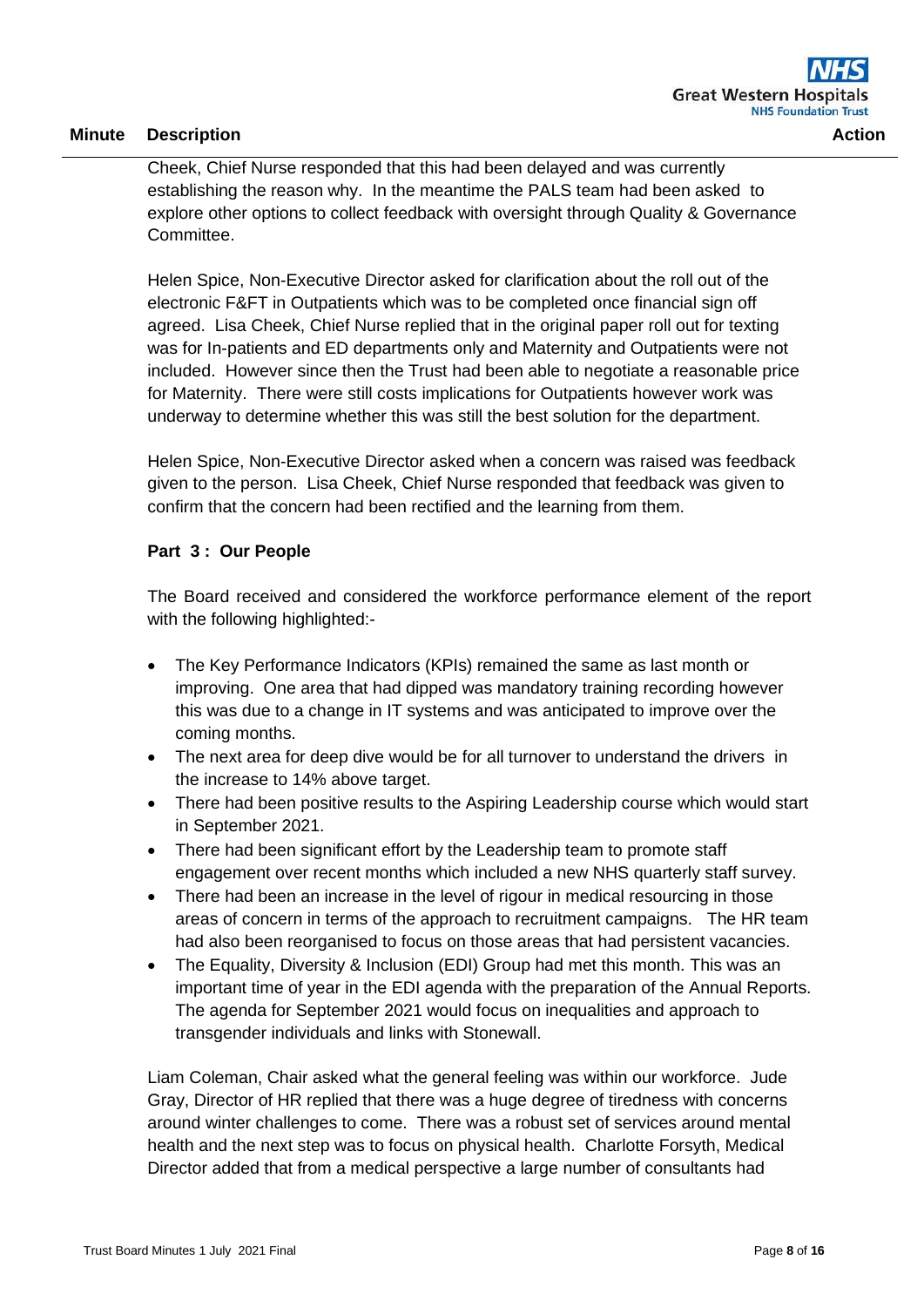retired and returned and the concern was that conditions had changed significantly due to covid which could potentially force consultants to leave all together leading to extra pressures on staff due to gaps in recruitment. The Medical Director was working closely with HR with the recruitment campaigns.

Paul Lewis, Non-Executive Director added that from a NED insight following a walk about in Maternity he could confirm that overall there was genuine optimism albeit genuine tiredness.

### **Finance & Investment Committee Overview**

The Board received an overview of the detailed discussions held at the Finance & Investment Committee around the financial element of the IPR at the meeting held on 21 June 2021 and the following highlighted:-

Month 2 Financial Position - All the main indicators had an assurance rating of green. One point of note was that the Trust, for the first time, achieved the 95% target for paying creditors within 30 days and the team were to be congratulated. The amber rating on management actions reflected concerns over escalating pay costs, especially close support, and a shortfall in CIP achievement.

Finance Risk Register - A good update report on Finance risks, which now included a new table setting out the possible £ value associated with each key risk.

Procurement - The Committee approved the business case for the establishment of a single procurement service across the 3 Acute hospitals from 1 October 2021. The Committee also considered the novation of 5 further Pathology contracts into the Beckman Coulter Managed Service Contract resulting in significant VAT savings as well as other benefits and recommended approval by the Board. This followed the novation of 6 Pathology contracts last month.

Business Planning and Budget Setting Process - The Committee discussed a helpful paper commissioned by the Chief Executive produced by the Director of Finance which highlighted a number of business planning and budget setting issues that had emerged from the production of the first half year (H1) budget. The paper included a clear set of actions which the Committee welcomed. Divisions would be invited to the Finance & Investment Committee to give assurance that the key issues were being addressed.

Improvement Plan - The Committee received an update on the financial savings opportunities associated with each of the key work streams under the Improvement Plan. The Committee acknowledged that the numbers in the report were subject to validation but were concerned on 2 points; firstly that the savings opportunities appeared to be lower than in the original plan and, secondly, that a number of savings opportunities and initiatives were not included in the report. The Committee asked that all the relevant work was brought together and reported in one place and that the gap was identified between the original savings target included in the Efficiency &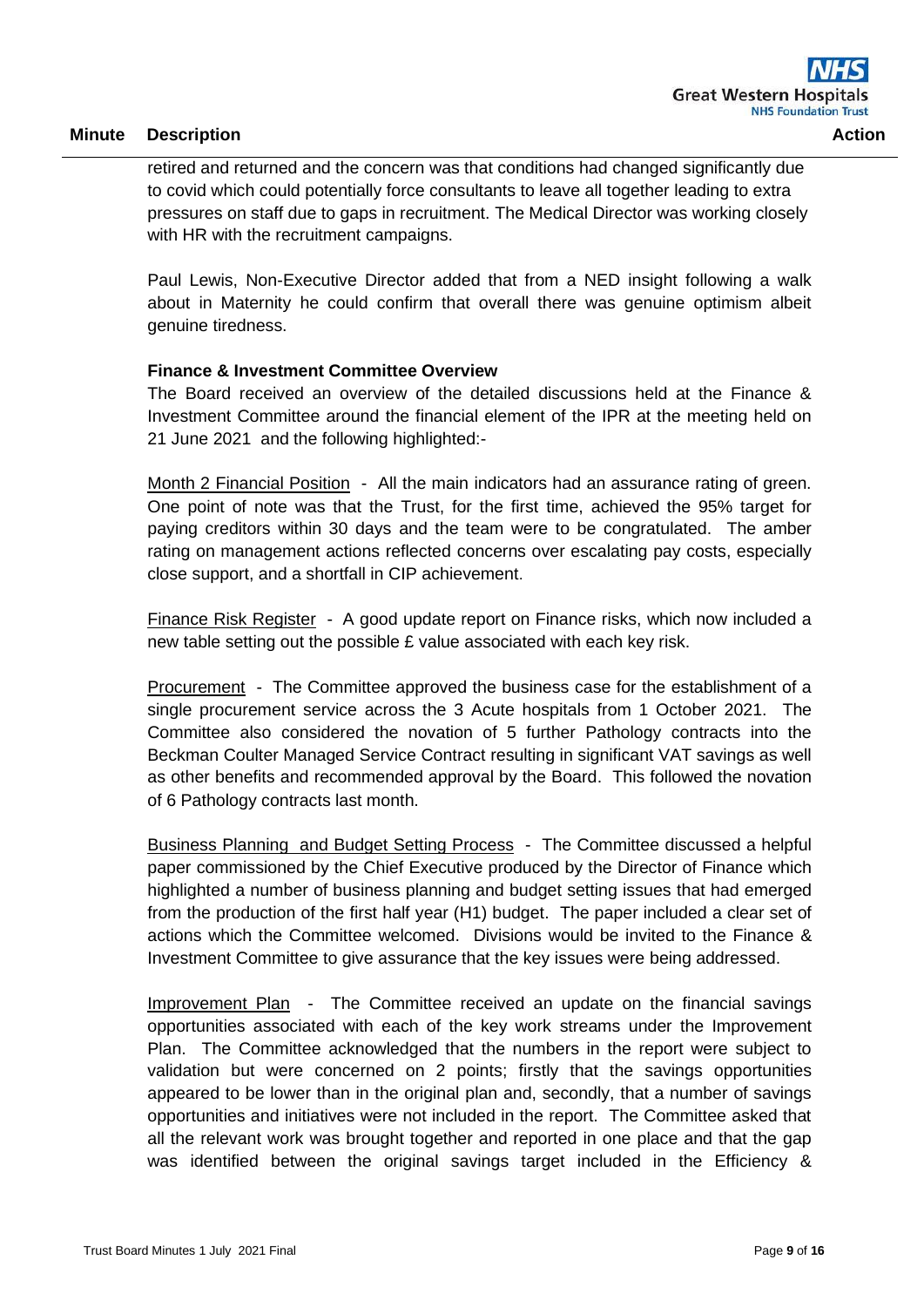Improvement Plan and the new total, so any necessary action can be taken to plug the gap.

Model Hospital - This was linked to the Improvement Plan and highlighted the top 10 financial opportunity areas produced by Model Hospital based on 2019/20 data. The assurance red rating reflected the Committee's view that there could be better linkage between Model Hospital and GIRFT data and that the apparent savings opportunities needed to be validated.

The Board received and considered the Use of Resource performance element of the report with the following highlighted:-

Elective Recovery Fund (EDF) - There had been strong performance against the elective recovery trajectory as the Trust had exceeded the threshold by a good level. Confirmation of income levels would be confirmed in July 2021.

Pay - There was a marginal reduction in run rate and agency usage was slightly down however it was noted that pay costs had increased over the last 18 months and the Trust would have to look at efficiencies going forward as this could not be managed in the second part of the year.

Non-Pay - Non -pay expenditure was overspent in month and year to date. Costs of clinical supplies had increased in month which reflected the additional elective activity to achieve the EDF target and it was anticipated that this would be offset from the income from this achievement.

Cost Improvement Programme (CIP) - The CIP had under achieved however there had been a significant increase in month 2. The efficiency requirement for the second half of the year was still to be quantified as it would depend on the financial settlement.

Balance Sheet - There was good performance with regard to the Better Pay Practice Code and the cash position was stable.

Capital Spend - The capital plan was overspent due to a rephrasing of the plan which would be presented to Finance & Investment Committee in July 2021.

# **Action : Director of Finance**

Capital funding for the future was extensive across the system with not the appropriate funds. Constructive discussions at system level to prioritise urgent schemes for the benefit of patients had taken place.

H2 Planning - Lessons from H1 planning would be taken on board for H2 with the right accountability and ownership in place. Work had started however guidance was still to be published.

# *RESOLVED*

*to review the IPR and the on-going plans to maintain and improve performance.*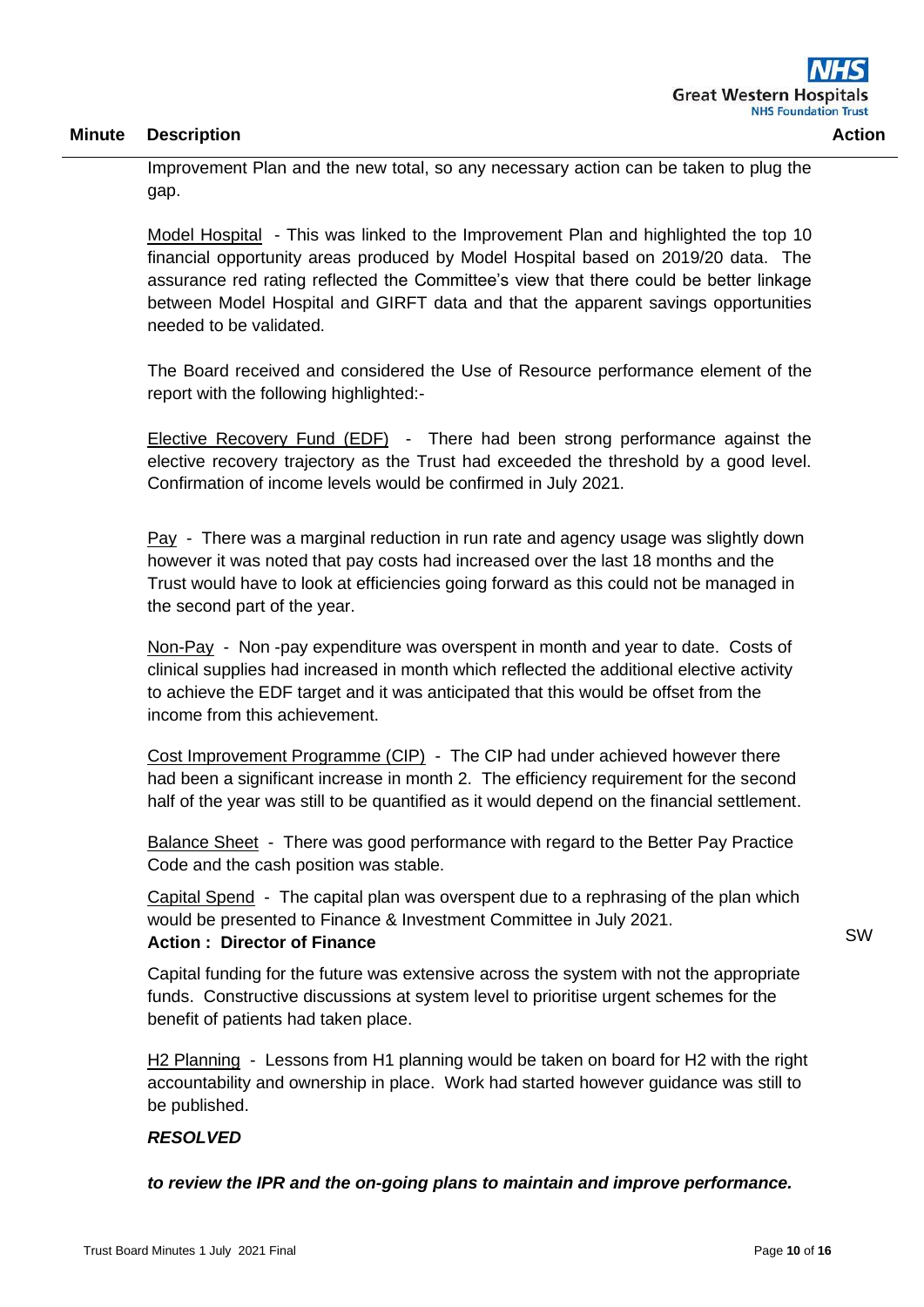### 110/21 **Safer Staffing – Six Monthly Skill Mix Review**

The Board received and considered the report on safer staffing which provided assurance to the Board of Directors that nursing and midwifery clinical areas had been safely staffed over the last 6 months.

It was noted that the report was longer and more detailed as the last report was in March 2020 mainly due to the pandemic.

The key points highlighted were:-

- The Trust had been experiencing unprecedented challenges on its workforce due to the pandemic. However the Trust had attained safe staffing during this period.
- There were two key challenged areas to maintain safe staffing; Maternity due to vacancies, maternity leave and sick leave. Daily measures were in place to ensure the department was safe. The current risk level scored 9 however this was under review and the score would be increased until recruitment had been achieved. The second area was Community Nursing Services as demand and activity levels had increased and therefore more community nurses were required. An active and successful recruitment plan was underway and the risk level would now be decreased as a result.
- There had been positive work around reducing the nurse vacancies which was reliant on the overseas programme which had been managed well despite the challenges.
- The report had been scrutinised at Performance, People and Place Committee.

Liam Coleman, Chair recognised safer staffing was ultimately a Board responsibility with full oversight although still flowed through the Board sub committee. Lisa Cheek, Chief Nurse confirmed that there was a requirement to come to formal Board however the sub committee had undertaken robust and detailed discussions which provided assurance that the right system and processes were in place to maintain safe staffing.

Peter Hill, Chair of Performance, People & Place confirmed that there had been a robust and appropriate challenging discussion and the Committee were suitably assured that a good control system on a daily basis was in place that matched the evidence. The assurance level was amber in the risk but green for management actions.

Liam Coleman, Chair added that this was less about absolute numbers in the roster but in filling vacancies with the right people which was a national challenge. Lisa Cheek, Chief Nurse confirmed that this was definitely a national challenge with the Ockenden report and CNST magnifying the challenge as we were all fishing from the same pool. Although challenging the Trust had robust oversight and plans going forward.

Andy Copestake, Non-Executive Director asked for clarification that future reports may wish to include Medical and Allied Health Professionals (AHP). Lisa Cheek, Chief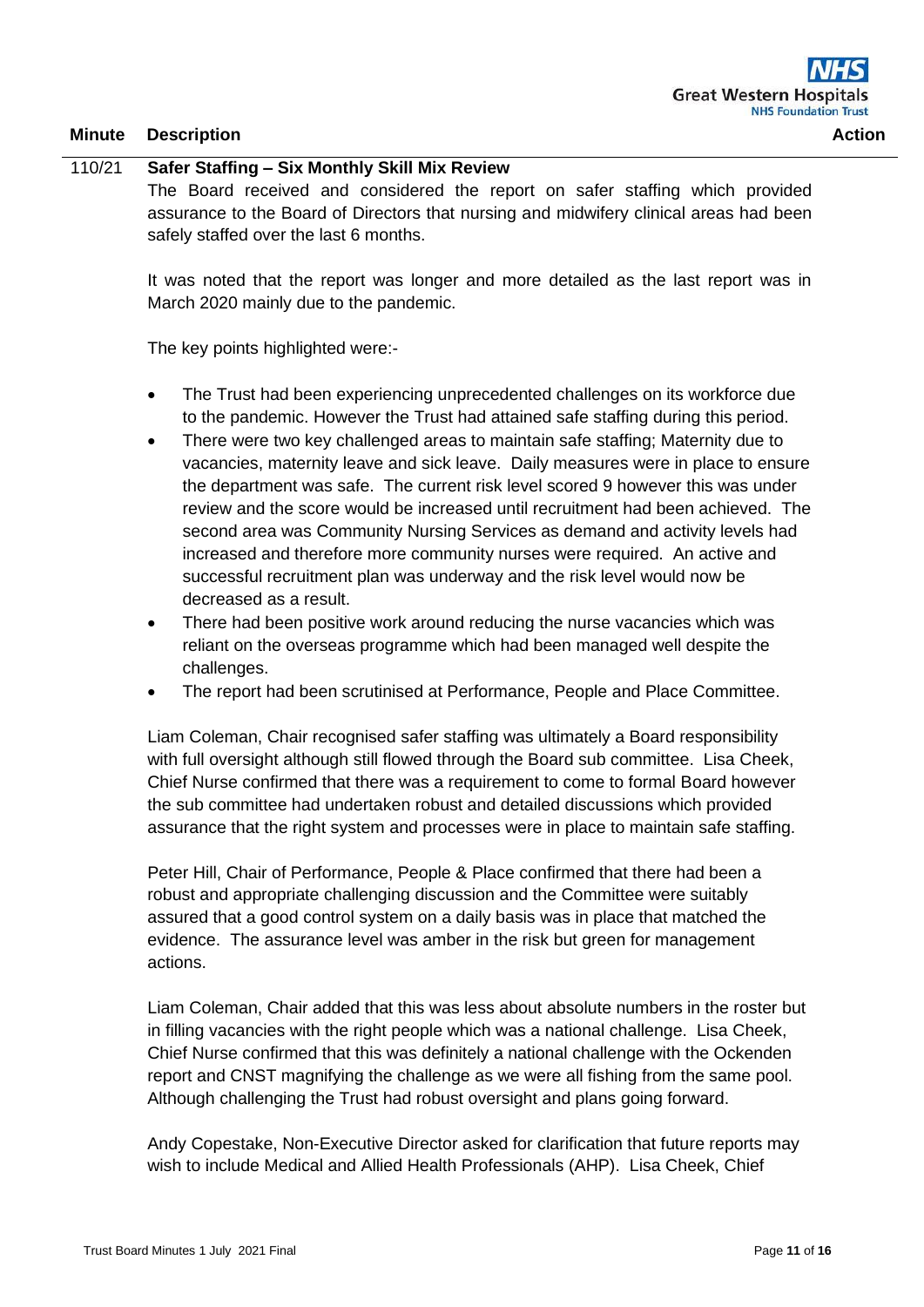Nurse replied that the latest guidance suggested that there should not always be scrutiny on a single discipline but to look wider to give assurance across the whole organisation, which the Trust would work towards for future reports. Charlotte Forsyth, Medical Director added that historically there had been no issues or concerns around medical staff however as trusts used more locums it was now relevant that the whole workforce was included not just the nursing element.

# *RESOLVED*

# *that the Board*:

- *(a) notes the actions being taken to ensure nurse staffing levels are safe; and,*
- *(b) notes the report as assurance of compliance against the expectations of the National Quality Board 2016.*

### 110/21 **Ockenden Quarterly Report**

*Christina Rattigan, Head of Midwifery and Emma Churchill, Deputy Divisional Director Women & Children Services attended the meeting for this item.*

The Board received and considered a report that provided an update on progress with recommendations laid out in the Ockenden Report (written following an independent review of maternity and neonatal services at Shrewsbury and Telford Hospital NHS Trust) and the Trust's actions to achieve full compliance. It also described the investment that would be required in the Maternity workforce and the plan to meet Midwifery staffing standards.

Paul Lewis, Non-Executive Director gave an overview of the responsibilities as the NED Safety Maternity Champion together with the outcomes of a recent visit and walkabout to the Maternity Department. Overall the Trust was in a good place with robust actions. There were 3 core challenges around resource levels, more robust patient feedback and an overall cautious culture which was not overtly opportunistic. There was clear evidence that the Trust were supportive and listened to staff.

There followed a discussion on how this new role, which was one of the findings form the Ockenden report, would be embedded together with the plans to strengthen patient and family feedback.

It was noted that the Ockenden submission had been submitted on 30 June 2021 for review nationally. In terms of evidence and submission this had been on time with good evidence and a robust sign off. The outcome date was yet not known.

The action plans would be monitored through the Divisional Governance with added scrutiny by the Maternity Safety Champion Group and through Quality & Governance Committee.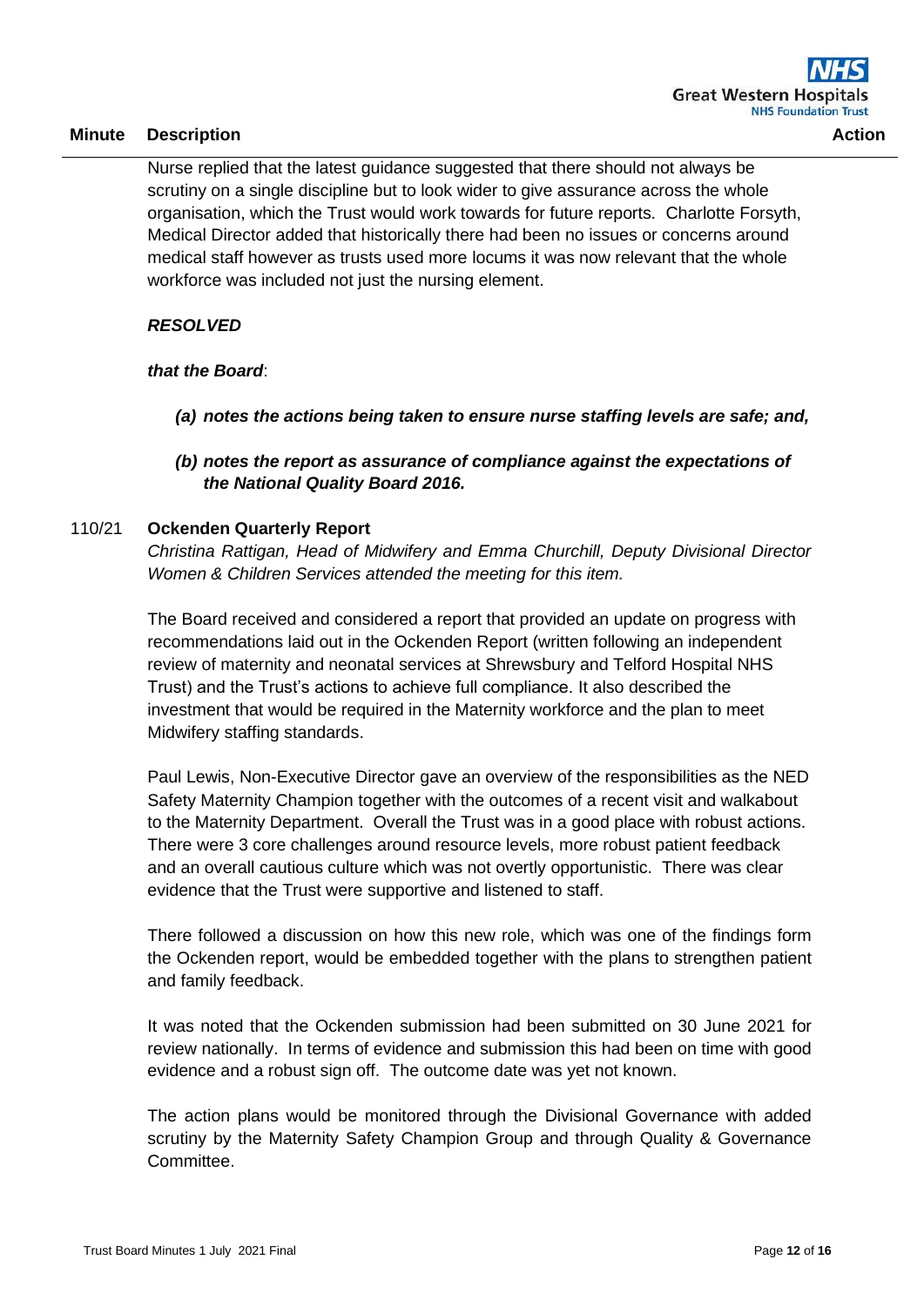Lizzie Abderrahim, Non-Executive Director asked for clarity with regard to the midwifery

leadership. Lisa Cheek, Chief Nurse confirmed that the structure had been changed so the Head of Midwifery was professionally accountable to the Chief Nurse and managerial accountable to Divisional Director of Nursing and Midwifery and this was compliant with the standard.

Faried Chopdat, Non-Executive Director asked when would all the actions be completed and had the audit programme identified any specific concerns relating to compliance or any additional issues. Lisa Cheek, Chief Nurse confirmed that the majority of the actions would be completed within 3 months with 1 or 2 workforce business cases taken into the next financial year. Timeframes were clear in the action plans which would be monitored closely and ultimately go to the Safety Champions for sign off. With regard to the audit this had not shown any surprises as work was already on-going. It was noted that this was only the first part of the Ockenden report and there would be a second part that would highlight other areas to focus.

# *RESOLVED*

*that the Board notes the progress to meet the recommendations outlined in the Ockenden Report and the on-going work to ensure full compliance.* 

### 111/21 **Maternity Incentive Scheme – NHS Resolution 10 Criteria**

*Christina Rattigan, Head of Midwifery and Emma Churchill, Deputy Divisional Director Women & Children Services attended the meeting for this item.*

The Board received and considered a report that provided an update regarding the evidence or associated action plans to demonstrate the Trust's assessment against the 10 Maternity Safety Actions to the required standards requested by NHS Resolution (NHSR).

It was noted that the report had been presented to the Quality & Governance Committee outlining the position the Trust thought it was at the time, on track towards full compliance, against guidance that indicated that certain number of safety standards could be provided with action plans. However since the meeting changes had meant that the submission would now not be compliant against all the standards particularly in one area where evidence could not be provided due to historical monthly feedback from staff walkabouts in January and February 2020.

Lizzie Abderrahim, Non-Executive Director asked if the walkabouts in 2020 that could not be evidence did actually happen. Christina Rattigan, Head of Midwifery replied that informal walkabouts in maternity took place all the time but for these particular months no evidence could be found however the Trust now had a robust system in place and these would be more formal going forward.

Andy Copestake, Non-Executive Director asked what the financial impact was in not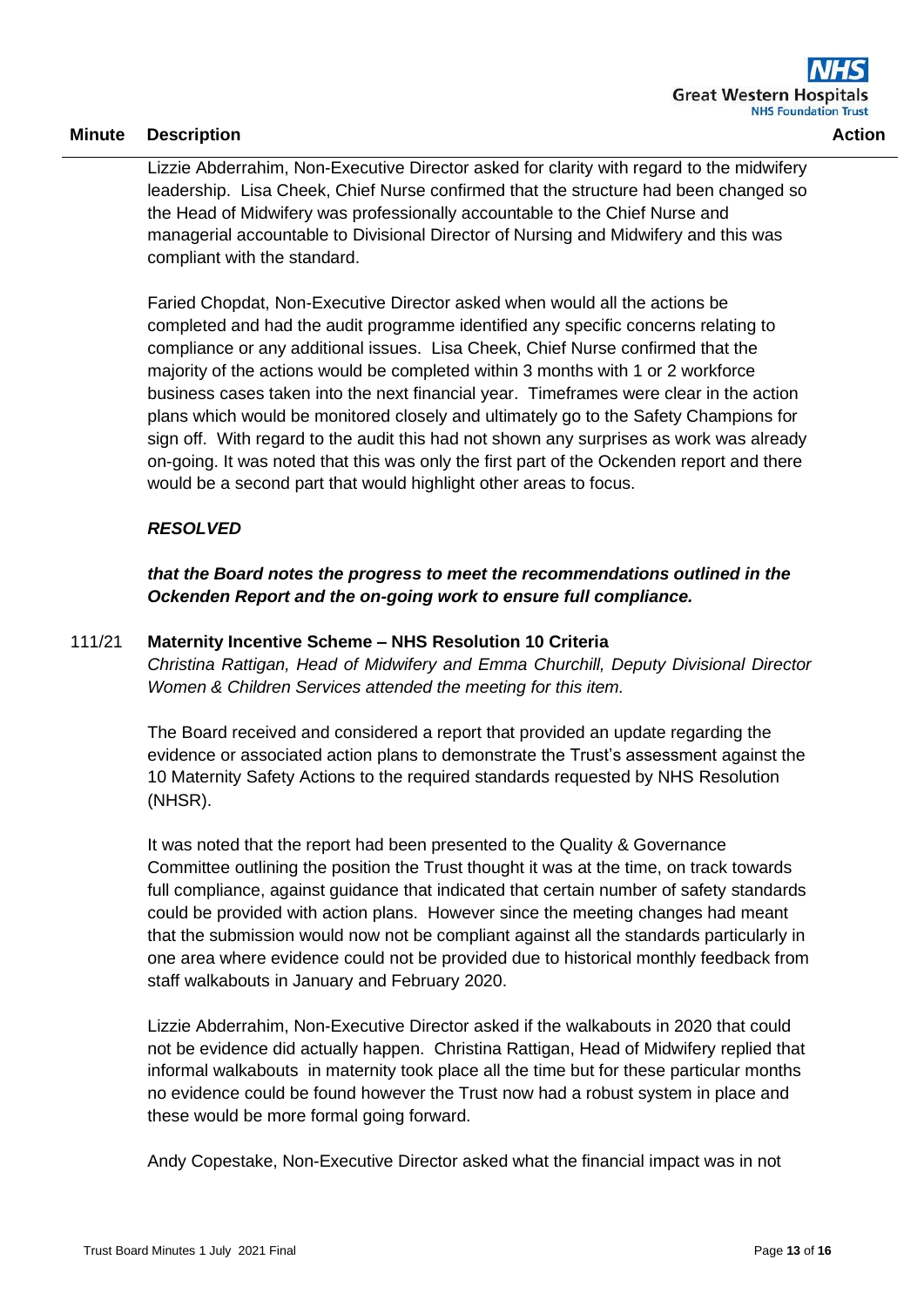achieving full compliance. Lisa Cheek, Chief Nurse replied that the financial risk was not yet known however other trusts had experienced similar difficulties and there was a possibility that some monies would still be given even if non-compliant.

The Board thanked the team for their effort and diligence in terms of safety and service and supplying the evidence in what was a moving feast.

# *RESOLVED*

# *that the Board:-*

- *(a) notes the compliance status in regard to Clinical Negligence Scheme for Trusts (CNST) Maternity Incentive Scheme; and,*
- *(b) delegates authority to the Chief Executive to sign off the final submission before the deadline of 15 July 2021.*

# 112/21 **Audit, Risk & Assurance Committee Board Assurance Report**

The Board received an overview of the discussions held at the Audit, Risk & Assurance Committee at the meeting held on 2 June 2021 and the following highlighted:-

Annual Report and Accounts - The meeting focussed on the approval of the Annual Report and Accounts 2020/21. The Committee expressed its thanks to all involved in delivering the Annual Report and Accounts to such a tight timescale and still within challenging times, particularly the Company Secretary, Finance team and Auditors.

Risk Tolerance & Appetite - Robust discussions on statement and usage including applicability, decision making, clarity and consistency. This would be part of a Board workshop on Risk Management planned for September 2021.

External Audit - Year end report and annual report had progressed well this year. Some audit completion work was outstanding but nothing significant expected. Audit risks stable or reduced. No unadjusted audit differences. One adjusted audit difference corrected with nil impact on trust results. No subsequent events identified. Going concern confirmed on basis of revised definition (continuation of services principal). Unqualified audit opinion issued with no significant weaknesses in VFM arrangements.

Internal Audit Annual Report - Overall moderate assurance that there was sound system of internal control. Good assurance/confidence on management's positive approach and actions to address areas for improvement. All audits were either significant or moderate for design, moderate for effectiveness, with only 1 Limited Assurance for effectiveness which was an area known to management and being addressed.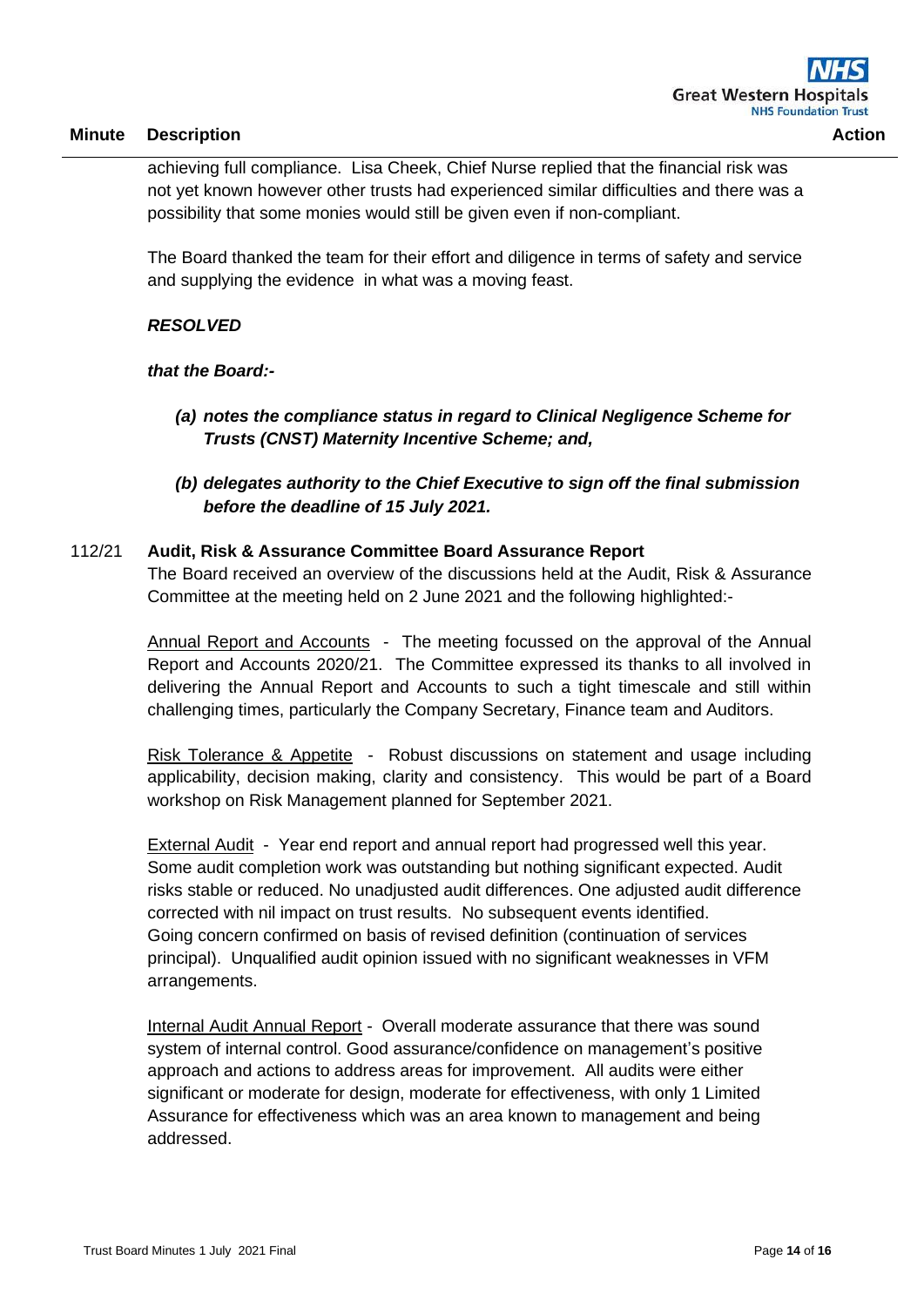Data Quality Internal Report - Discussion on data quality impact across organisation. Actions required to improve data access, awareness, training, support and resources as well as understanding of responsibilities - across all teams. Understanding, communication and use of policies also discussed. Policy approval process to be reported to ARAC for further discussion.

Risk Management Advisory Review - Advisory review requested in anticipation of new system and impact of recent changes to divisional structures and management. Discussion centred around achieving good risk identification and description; consistency of risk management and reporting; and governance. Opportunity for new system to enable better quality risk management across Trust. This would be part of the Board workshop on Risk Management planned for September 2021.

Data Security and Protection Toolkit - Some gaps in compliance with new and tougher Toolkit requirements. Plan to address for June 2021 submission. GWH in top quartile of Trusts audited.

The Board **noted** the report.

### 113/21 **Integrated Care System (ICS) Development Update**

The Board received and considered a presentation that summarised the latest guidance relating to Integrated Care System (ICS) from the Design Framework published on 16 June 2021. The following was highlighted:-

- The respective roles of the ICS Partnership and ICS Body
- The membership of the ICS NHS Board
- Options for place-based leadership and delivery
- Requirements for provider collaboration.

The Board **noted** the update.

#### **Consent Items**

*Consent Items Note – these items are provided for consideration by the Board. Members were asked to read the papers prior to the meeting and, unless the Chair / Company Secretary received notification before the meeting that a member wished to debate the item or seek clarification on an issue, the items and recommendations would be approved without debate at the meeting in line with the process for Consent Items. The recommendations would then be recorded in the minutes of the meeting.*

- 114/21 **Ratification of Decisions made via Board Circular/Board Workshop** None.
- 115/21 **Urgent Public Business (if any)** None.

#### 116/21 **Date and Time of next meeting**

It was noted that the next virtual meeting of the Board would be held on 5 August 2021